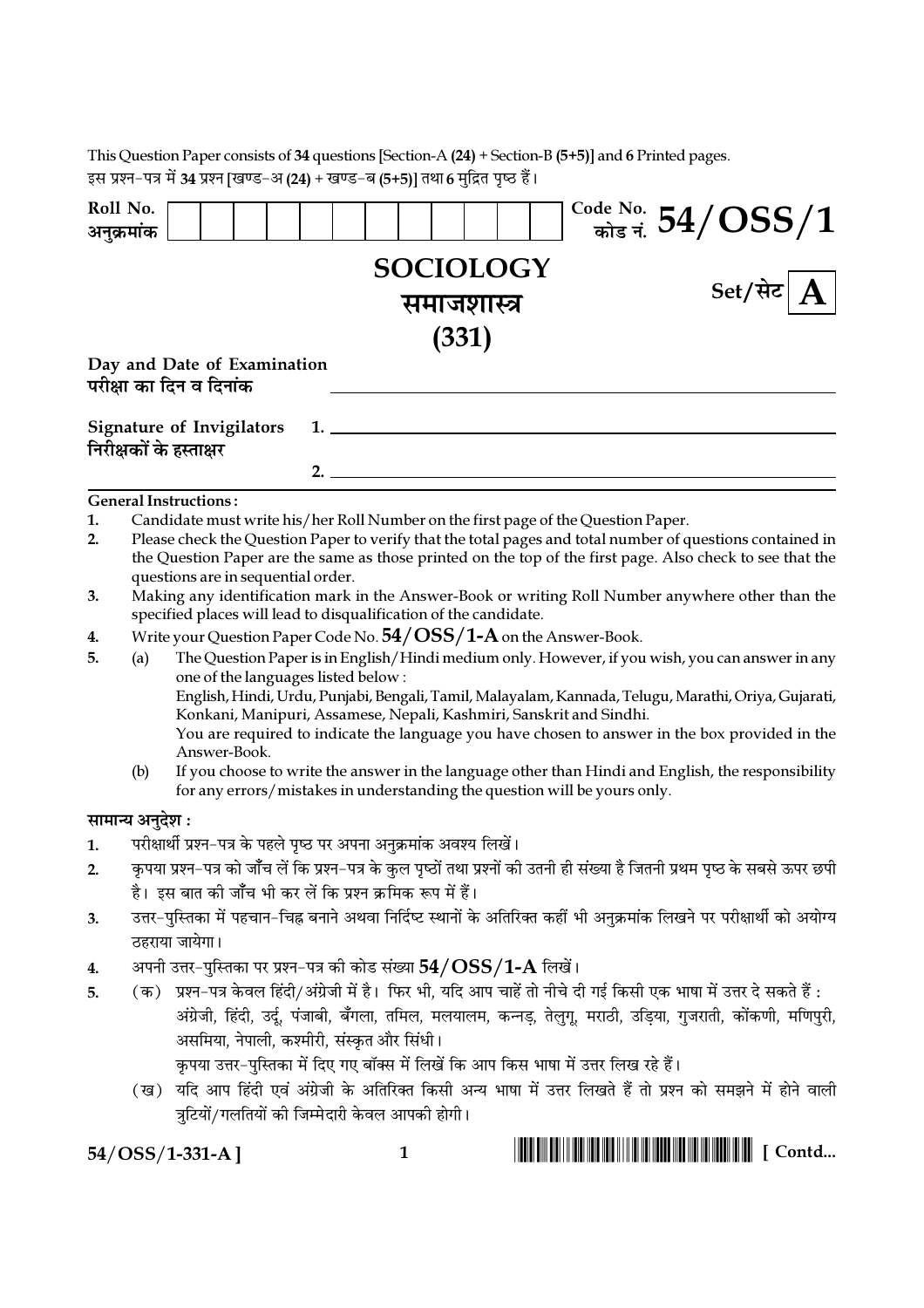## **SOCIOLOGY**

### समाजशास्त्र

# $(331)$

| Time : $3$ Hours $\vert$<br>समय: $3 \overline{u}$ ) |                      | [ Maximum Marks : 100                                                                                                                                                                                                         |
|-----------------------------------------------------|----------------------|-------------------------------------------------------------------------------------------------------------------------------------------------------------------------------------------------------------------------------|
|                                                     |                      | [ पूर्णांक : 100                                                                                                                                                                                                              |
| Note:                                               | (i)<br>(ii)<br>(iii) | This Question Paper consists of two Sections, viz., 'A' and 'B'.<br>All questions from Section 'A' are to be attempted.<br>Section 'B' has two options. Candidates are required to attempt questions<br>from one option only. |
| निर्देश :                                           | (i)<br>(ii)<br>(iii) | इस प्रश्न-पत्र में <b>दो</b> खण्ड हैं - खण्ड 'अ' एवं खण्ड 'ब'।<br>खण्ड 'अ' के <b>सभी</b> प्रश्न हल करने हैं।<br>खण्ड 'ब' में <b>दो</b> विकल्प हैं।  परीक्षार्थियों को केवल <b>एक</b> विकल्प के ही प्रश्नों के उत्तर देने हैं। |

### **SECTION - A** खण्ड - अ

| 1. | In which year was the Dowry Prohibition Act implemented ? |                |
|----|-----------------------------------------------------------|----------------|
|    | दहेज निषेध अधिनियम किस वर्ष लागू हुआ?                     |                |
|    |                                                           |                |
| 2. | Name the founder of Buddhism.                             |                |
|    | बौद्ध धर्म के संस्थापक का नाम लिखिए।                      |                |
|    |                                                           |                |
| 3. | When was the Mandal Commission Instituted?                |                |
|    | मंडल कमीशन की स्थापना कब हुई?                             |                |
|    |                                                           |                |
| 4. | According to Emile Durkheim, what are social facts?       | $\overline{2}$ |
|    | एमाइल दुर्खीम के अनुसार सामाजिक तथ्य क्या होते हैं?       |                |
|    |                                                           |                |

 $\overline{2}$ 

54/OSS/1-331-A]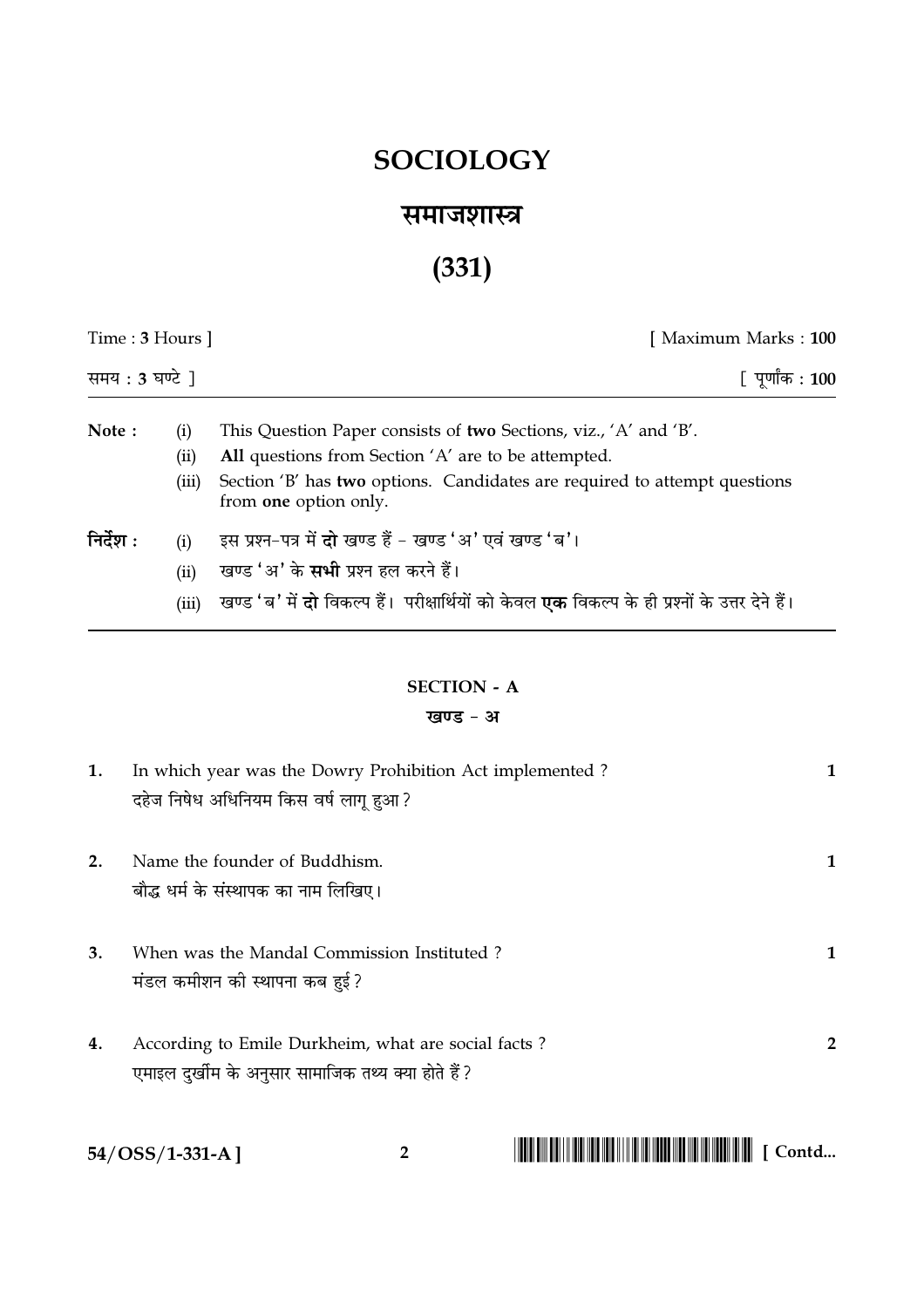| 5.  | Name the two types of classification of marriages based on number of mates.                                                | $\overline{2}$ |
|-----|----------------------------------------------------------------------------------------------------------------------------|----------------|
|     | विवाह को किन दो प्रकारों में वर्गीकृत किया जा सकता हैं, जीवनसाथी की संख्या के आधार पर।                                     |                |
| 6.  | Explain Social Deviance.<br>सामाजिक विपथन की व्याख्या कीजिए।                                                               | $\overline{2}$ |
| 7.  | What is Human Poverty?<br>मानवीय गरीबी क्या है?                                                                            | $\overline{2}$ |
| 8.  | What is Regionalism?<br>क्षेत्रवाद क्या है ?                                                                               | $\overline{2}$ |
| 9.  | Explain Birth Rate.<br>जीवन दर की व्याख्या कीजिए।                                                                          | $\overline{2}$ |
| 10. | Define Values. What are three general types of value?<br>मूल्य की परिभाषा दीजिए।  तीन सामान्य प्रकार के मूल्य कौन से हैं ? | 4              |
| 11. | What do you understand by a Community?<br>समुदाय से आप क्या समझते हैं ?                                                    | 4              |
| 12. | What are the various techniques of Data Collection?<br>आँकड़े इकट्ठा करने की विभिन्न विधियां क्या हैं?                     | 4              |
| 13. | What are the various techniques of case study?<br>वस्तु स्थिति विशेष के अध्ययन की विभिन्न विधियां कौन सी हैं ?             | 4              |
| 14. | Explain the four forms of Muslim marriage.<br>मुस्लिम विवाह के चार स्वरूपों की व्याख्या कीजिए।                             | 4              |

 $3^{\circ}$ 

 $54/OSS/1-331-A$ ]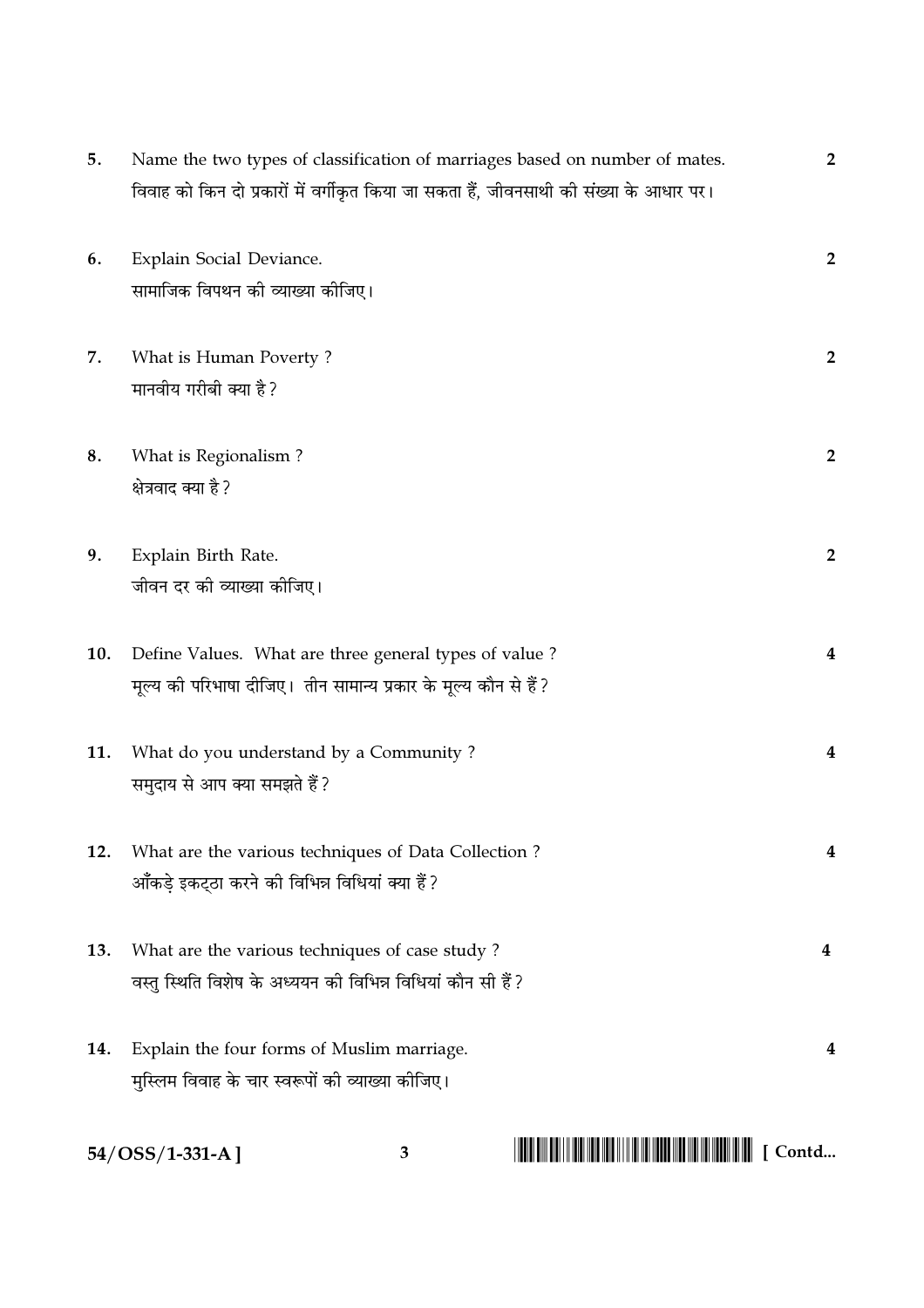| 15. | What is the aim of Revolution?                                                             | 4 |
|-----|--------------------------------------------------------------------------------------------|---|
|     | क्रांति का उद्देश्य क्या होता है ?                                                         |   |
|     |                                                                                            |   |
| 16. | What are the four 'stages of life' believed by Hindus?                                     | 4 |
|     | जीवन के चार चरण कौन से हैं जिनमें हिन्दू विश्वास रखते हैं ?                                |   |
|     |                                                                                            |   |
| 17. | Explain the causes of corruption.                                                          | 4 |
|     | भ्रष्टाचार के कारणों की व्याख्या कीजिए।                                                    |   |
|     |                                                                                            |   |
| 18. | Explain the concept of cultural mosaic.<br>'मिली–जुली संस्कृति' अवधारणा की व्याख्या कीजिए। | 4 |
|     |                                                                                            |   |
| 19. | What do you understand by the term Sanskritization?                                        | 4 |
|     | संस्कृतिकरण पद से आप क्या समझते हैं?                                                       |   |
|     |                                                                                            |   |
| 20. | Explain the term Norms. What are the characteristics of Norms?                             | 6 |
|     | प्रतिमान पद की व्याख्या कीजिए। प्रतिमानों की विशेषताएं क्या हैं?                           |   |
|     |                                                                                            |   |
| 21. | Define Social System. What are the characteristics of Social System?                       | 6 |
|     | सामाजिक व्यवस्था को परिभाषा दीजिए।  सामाजिक व्यवस्था की विशेषताएँ क्या हैं ?               |   |
| 22. | Define family. Write the characteristics of family.                                        | 6 |
|     | परिवार की परिभाषा दीजिए।  परिवार की विशेषताओं का उल्लेख कीजिए।                             |   |
|     |                                                                                            |   |
| 23. | Define Socialization. What are the agents of socialisation?                                | 6 |
|     | समाजीकरण की परिभाषा दीजिए।  समाजीकरण के कारक कौनसे हैं ?                                   |   |
| 24. | Explain Rural Societies and its characteristics.                                           | 6 |
|     | ग्रामीण समाज तथा इसकी विशेषताओं की व्याख्या कीजिए।                                         |   |
|     |                                                                                            |   |

 $\overline{\mathbf{4}}$ 

 $54/OSS/1-331-A$ ]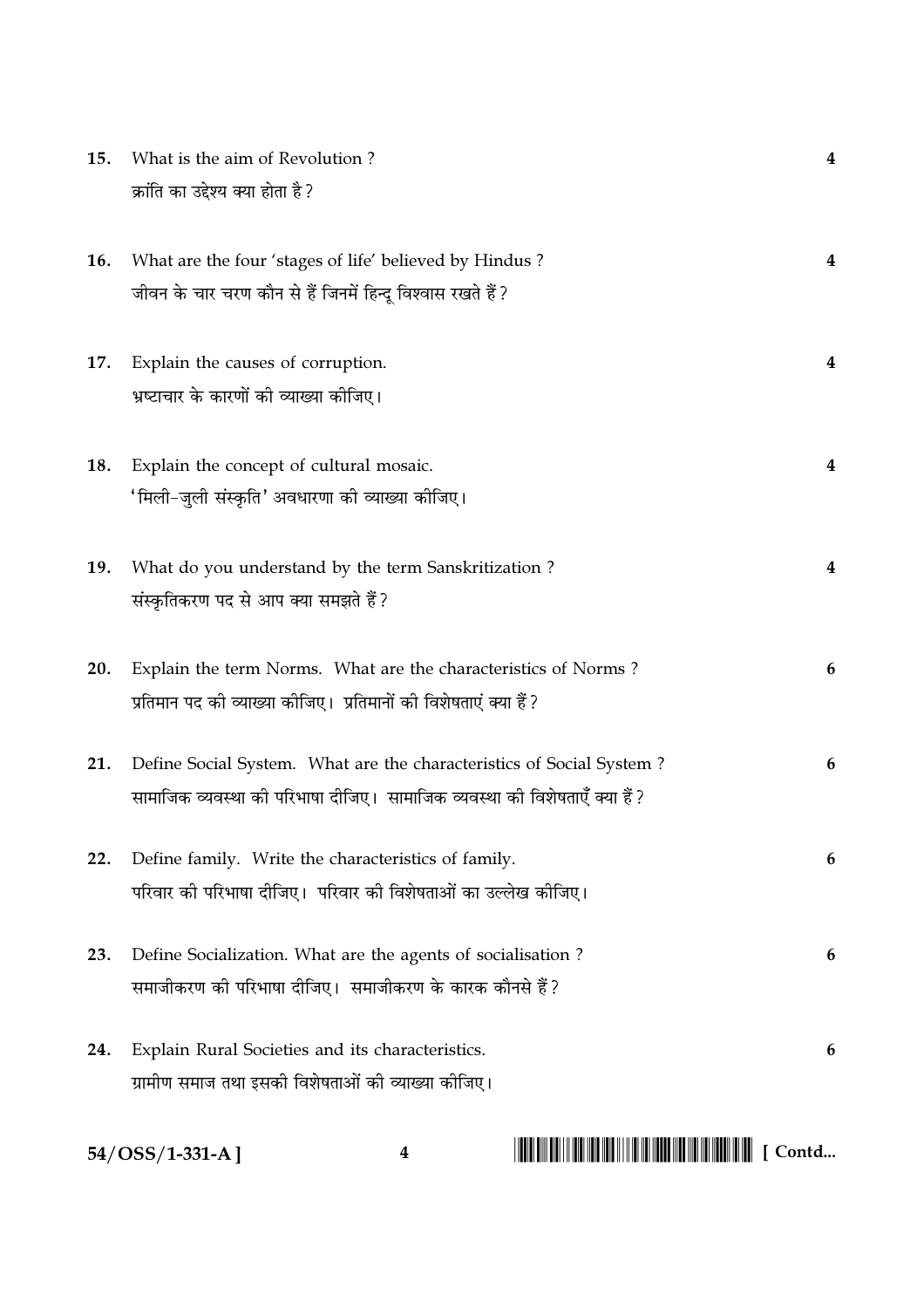#### **SECTION - B**

#### खण्ड - ब

#### **OPTION - I**

#### विकल्प - I

#### (STATUS OF WOMEN)

### $\sqrt{m}$

|     | ( मोहलाओं को स्थिति )                                                  |                |
|-----|------------------------------------------------------------------------|----------------|
| 25. | In which year was the first school for Dalit girls established?        | $\mathbf{1}$   |
|     | दलित लड़कियों के लिए पहला स्कूल किस वर्ष खोला गया ?                    |                |
| 26. | Name the two great epics.                                              | $\overline{2}$ |
|     | दो महाकाव्यों के नाम लिखिए।                                            |                |
|     |                                                                        |                |
| 27. | Explain the term Double drudgery.                                      | $\overline{2}$ |
|     | दोहरी मज़दूरी पद की व्याख्या कीजिए।                                    |                |
| 28. | What are Autonomous Women's Groups?                                    | 4              |
|     | स्वायत्त महिला समूह क्या होते हैं ?                                    |                |
|     |                                                                        |                |
| 29. | Explain female Infanticide and its causes.                             | 6              |
|     | बालिका शिशू हत्या की व्याख्या कीजिए तथा इसके कारकों की व्याख्या कीजिए। |                |
|     | <b>OPTION - II</b>                                                     |                |
|     |                                                                        |                |

## विकल्प - II (CULTURE) (संस्कृति)

| 25. Name the famous temple at Deogarh.   |  |
|------------------------------------------|--|
| देवगढ़ के सुप्रसिद्ध मंदिर का नाम लिखिए। |  |
|                                          |  |

26. What is Sculpture? मूर्ति शिल्प क्या है ?

|  | 54/OSS/1-331-A] |
|--|-----------------|
|--|-----------------|

## 

 $\overline{2}$